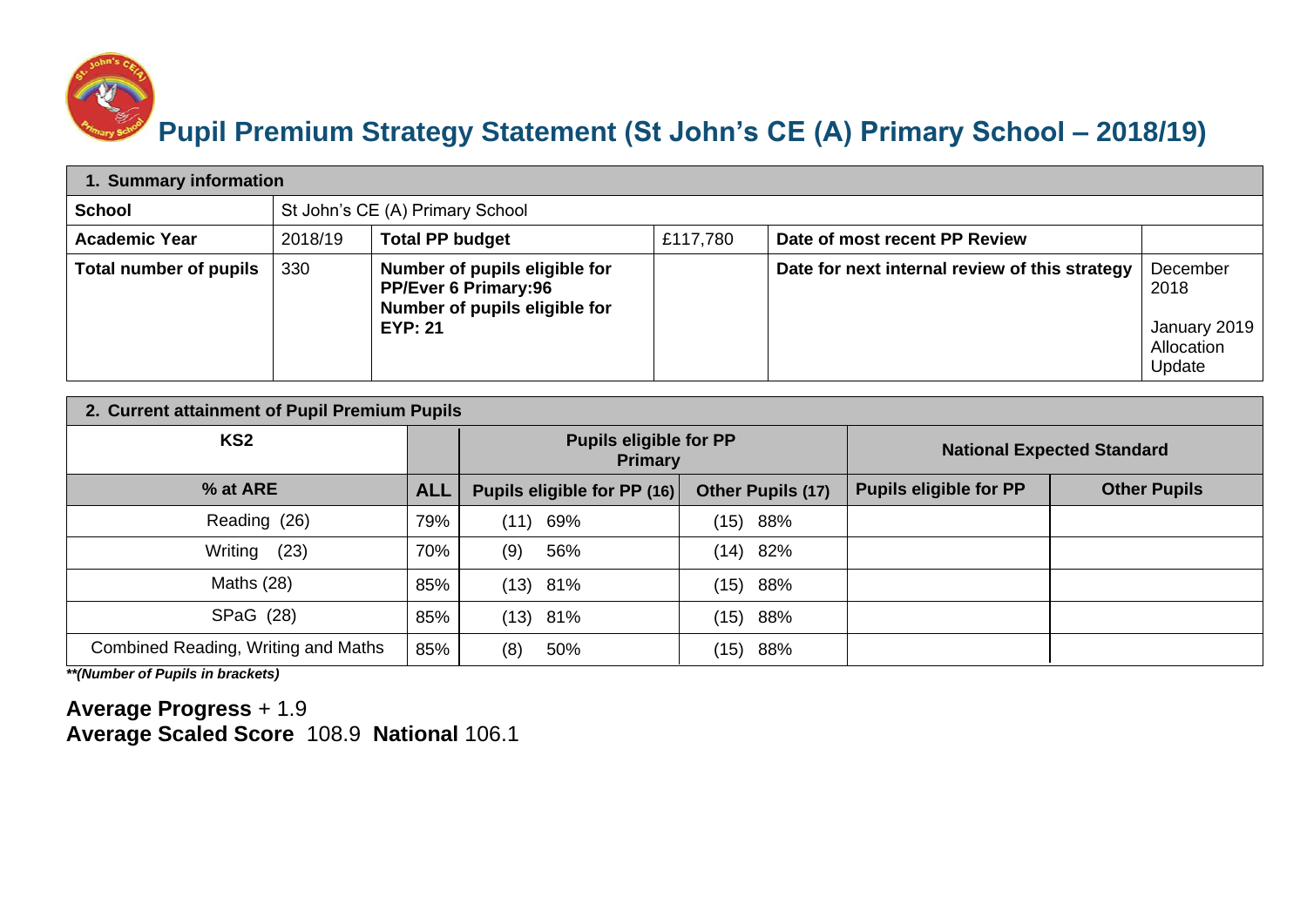|                           | 3. Barriers to future attainment                                                                                                                       |                                                                                                                                                                                                                                   |  |  |  |  |  |
|---------------------------|--------------------------------------------------------------------------------------------------------------------------------------------------------|-----------------------------------------------------------------------------------------------------------------------------------------------------------------------------------------------------------------------------------|--|--|--|--|--|
| <b>In-school barriers</b> |                                                                                                                                                        |                                                                                                                                                                                                                                   |  |  |  |  |  |
| Α.                        | Ensuring that pupils are on track for or exceed expectations to reach EXS or GDS from their EYFS/KS1 starting points.                                  |                                                                                                                                                                                                                                   |  |  |  |  |  |
| <b>B.</b>                 | To improve speech and language skills (delayed on entry to Nursery. This has an impact on reading, writing and maths progress in subsequent<br>years). |                                                                                                                                                                                                                                   |  |  |  |  |  |
| C.                        | Opportunities to understand the wider world                                                                                                            |                                                                                                                                                                                                                                   |  |  |  |  |  |
| D.                        | To raise the importance of social emotional well-being including healthy lifestyles                                                                    |                                                                                                                                                                                                                                   |  |  |  |  |  |
|                           | <b>External barriers</b>                                                                                                                               |                                                                                                                                                                                                                                   |  |  |  |  |  |
| Ε.                        | To improve attendance and punctuality for PP pupils (currently lower than non-PP pupils)                                                               |                                                                                                                                                                                                                                   |  |  |  |  |  |
| F.                        | To increase parental involvement in education.                                                                                                         |                                                                                                                                                                                                                                   |  |  |  |  |  |
|                           | 4. Outcomes                                                                                                                                            |                                                                                                                                                                                                                                   |  |  |  |  |  |
|                           | Desired outcomes and how they will be measured                                                                                                         | Success criteria                                                                                                                                                                                                                  |  |  |  |  |  |
| Α.                        | To strengthen approaches to teaching and learning across the school which will<br>accelerate pupils' progress.                                         | High quality teaching and interventions will ensure that PP<br>children either remain on or exceed their trajectory based<br>on EYFS or KS1 results.                                                                              |  |  |  |  |  |
| <b>B.</b>                 | Speech and Language skills in Early Years.                                                                                                             | Children in Nursery and Reception will apply skills taught in<br>the classroom in a language rich environment. Pupils<br>eligible for PP will achieve and attain in line with peers.                                              |  |  |  |  |  |
| C.                        | Opportunities to understand the wider world.                                                                                                           | For children to have a wider vocabulary as a result of<br>visiting more places and wow days. Children to have<br>increased self-confidence and ambitions. Data to show PP<br>children participate in extra curriculum activities. |  |  |  |  |  |
| D.                        | To raise the importance of social emotional well-being including healthy lifestyles.                                                                   | Children's emotional needs are met enabling them to deal<br>with 'life problems' easier, with confidence, knowing what<br>the right thing to do is.                                                                               |  |  |  |  |  |
| Ε.                        | To raise the attendance and punctuality of PP pupils.                                                                                                  | To see increased number of PP pupils with attendance of<br>above 90%.                                                                                                                                                             |  |  |  |  |  |
| F.                        | To increase parental involvement in education.                                                                                                         | To see an increase in parental involvement with their<br>children's homework % of children reading at home.                                                                                                                       |  |  |  |  |  |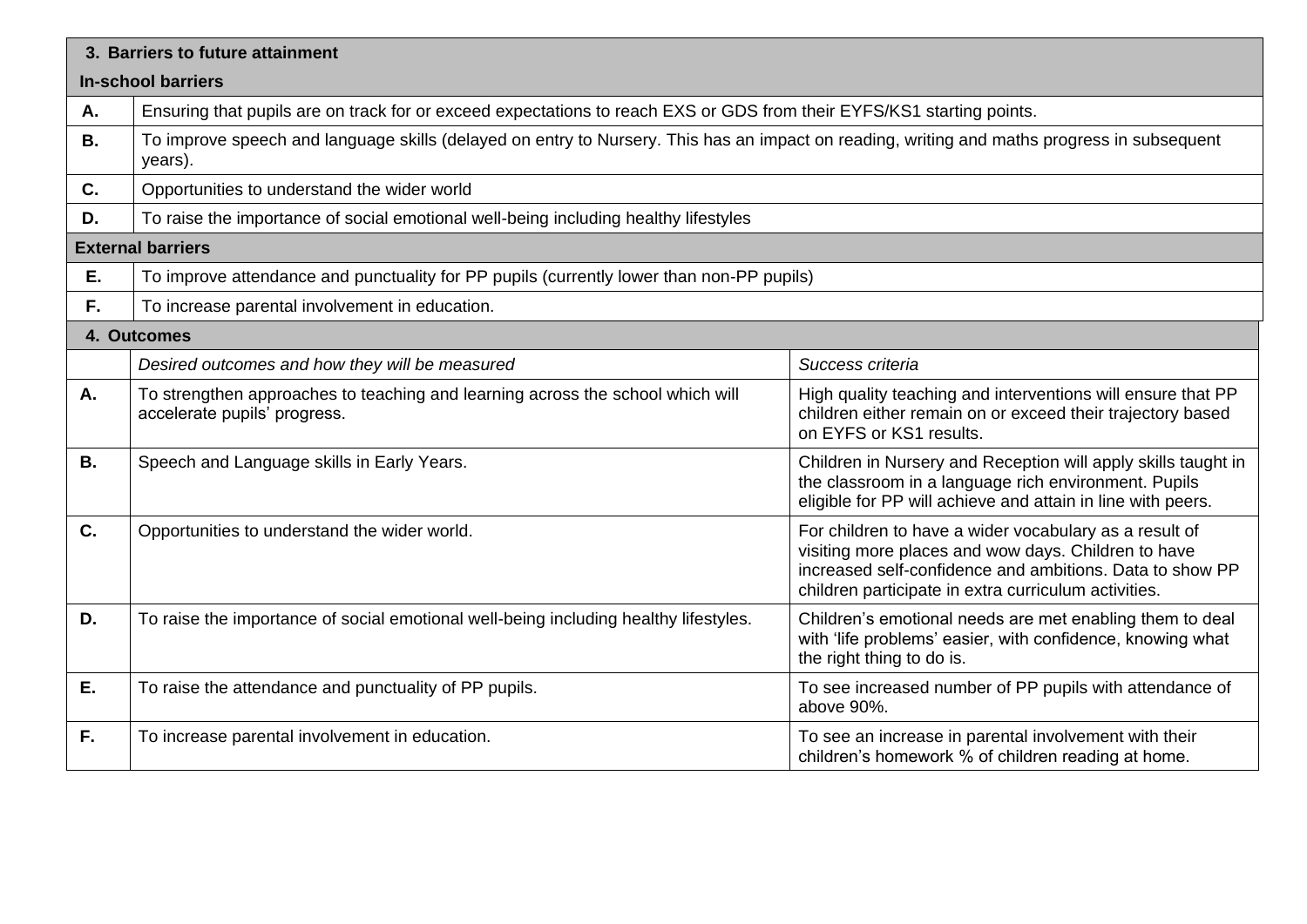| 5. Planned expenditure                                                                                                                                                                      |                                                                                                                                               |                                                                                                                                                                                                                                                                                                        |                                                                                                                                                                                                                    |                            |                                                   |  |  |
|---------------------------------------------------------------------------------------------------------------------------------------------------------------------------------------------|-----------------------------------------------------------------------------------------------------------------------------------------------|--------------------------------------------------------------------------------------------------------------------------------------------------------------------------------------------------------------------------------------------------------------------------------------------------------|--------------------------------------------------------------------------------------------------------------------------------------------------------------------------------------------------------------------|----------------------------|---------------------------------------------------|--|--|
| Academic year                                                                                                                                                                               | 2018-2019                                                                                                                                     |                                                                                                                                                                                                                                                                                                        |                                                                                                                                                                                                                    |                            |                                                   |  |  |
| The three headings below enable schools to demonstrate how they are using the pupil premium to improve classroom pedagogy, provide targeted<br>support and support whole school strategies. |                                                                                                                                               |                                                                                                                                                                                                                                                                                                        |                                                                                                                                                                                                                    |                            |                                                   |  |  |
| i. Quality of teaching for all                                                                                                                                                              |                                                                                                                                               |                                                                                                                                                                                                                                                                                                        |                                                                                                                                                                                                                    |                            |                                                   |  |  |
| <b>Desired outcome</b>                                                                                                                                                                      | Chosen action /<br>approach                                                                                                                   | What is the evidence and<br>rationale for this choice?                                                                                                                                                                                                                                                 | How will you ensure<br>it is implemented<br>well?                                                                                                                                                                  | <b>Staff lead</b>          | When will you<br>review<br>implementatio<br>$n$ ? |  |  |
| <b>Outcome A</b><br>To strengthen<br>approaches to<br>teaching and<br>learning across the<br>school which will<br>accelerate pupil<br>progress                                              | Appraisal for 2018/19<br>clearly identifies<br>pupils who must<br>achieve EXS or GDS<br>based on EYFS or<br>KS1 data<br>Quality CPD for staff | By identifying children that are not<br>on track to achieve EXS or GDS<br>teachers can ensure that high<br>quality interventions are used to<br>target those pupils.<br>Identifying children that have the<br>potential to reach GDS will ensure<br>that better than expected progress<br>can be made. | Appraisal<br>$\bullet$<br>meetings in<br>Autumn 2018<br>In-year<br>appraisal<br>meetings<br><b>Pupil Progress</b><br>Meetings<br>Termly data<br>tracking<br>Whole school<br>staff meeting<br>Training<br>$\bullet$ | <b>SLT</b>                 | Termly                                            |  |  |
| <b>Outcome A</b><br>To strengthen<br>approaches to<br>teaching and<br>learning in Y6 & Y2                                                                                                   | Stoke $6$ – moderation<br>of Writing<br>Moderation - Sandon<br>Primary<br>Internal moderation                                                 | Cross school moderation with 5<br>schools across the city will give all<br>staff an agreement of 'expected'<br>and 'GDS' standards                                                                                                                                                                     | Y2 teachers to<br>$\bullet$<br>attend the<br>event with<br>Stoke 6<br>colleagues<br>Feedback<br>from staff                                                                                                         | <b>SLT</b>                 | Following the<br>Event                            |  |  |
|                                                                                                                                                                                             |                                                                                                                                               |                                                                                                                                                                                                                                                                                                        |                                                                                                                                                                                                                    | <b>Total budgeted cost</b> | £2000                                             |  |  |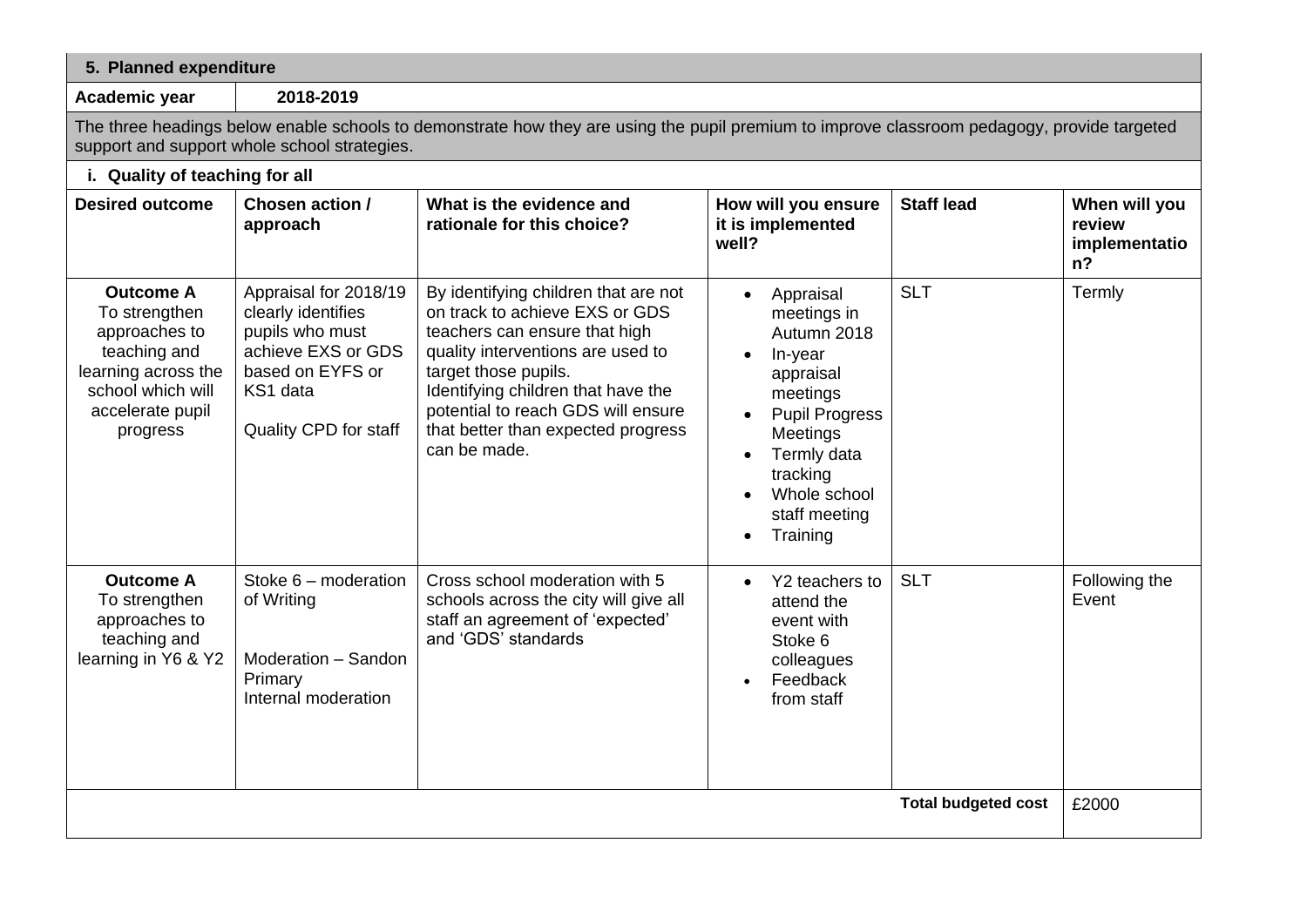| <b>Outcome A</b><br>To improve<br>outcomes for KS1<br>by the end of 1/2 in<br>all areas | KS1 TAs deliver daily<br>reading support and<br>interventions                                                                                                                                                                   | Additional reading support and<br>interventions for phonics and<br>reading will help to close the gap of<br>PP children with their peers.                                                                  | <b>KS Meetings</b><br>to measure<br>impact<br>Reading<br>records<br>sheets<br>Observations<br>of<br>interventions                                                                  | KS1 Lead                     | Termly |
|-----------------------------------------------------------------------------------------|---------------------------------------------------------------------------------------------------------------------------------------------------------------------------------------------------------------------------------|------------------------------------------------------------------------------------------------------------------------------------------------------------------------------------------------------------|------------------------------------------------------------------------------------------------------------------------------------------------------------------------------------|------------------------------|--------|
| <b>Outcome A</b><br>To improve<br>outcomes for KS2<br>by the end of Y6 in<br>all areas  | KS2 TA's to deliver<br>daily reading support<br>and interventions<br><b>Additional sessions</b><br>for targeted children<br>in Y <sub>6</sub>                                                                                   | Additional reading<br>questioning/support will help to<br>close the gap for PP children and<br>their peers.<br>Employ a teacher to provide quality<br>maths tuition, highly effective in<br>previous years | <b>KS Meetings</b><br>to measure<br>impact<br>Reading<br>records<br>sheets<br>Observations<br>of<br>interventions<br><b>Observations</b><br>of additional<br>sessions EXS<br>& GDS | <b>EY Lead</b><br><b>SLT</b> | Termly |
|                                                                                         |                                                                                                                                                                                                                                 |                                                                                                                                                                                                            |                                                                                                                                                                                    | <b>Total budgeted</b>        | £8280  |
| <b>Outcome B</b><br>To improve speech<br>and language skills                            | Staff training on<br>Assessment and<br>speech and language<br>skills<br>Stoke speaks out<br>training<br>Outdoor area in EY<br>improved to help<br>learning activities<br>Parent workshops for<br>EY children<br>Visits/Wow days | The Sutton Trust/EEF identifies that<br>disadvantaged children benefit from<br>good quality programmes delivered<br>by well trained staff in early years<br>Areas more inclusive and<br>interactive        | Records kept<br>$\bullet$<br>of initial and<br>ongoing<br>assessments<br>Peer<br>observations<br>of relevant<br>interventions<br>Administer<br>Communicatio<br>n screen to all     | <b>EY Lead</b>               |        |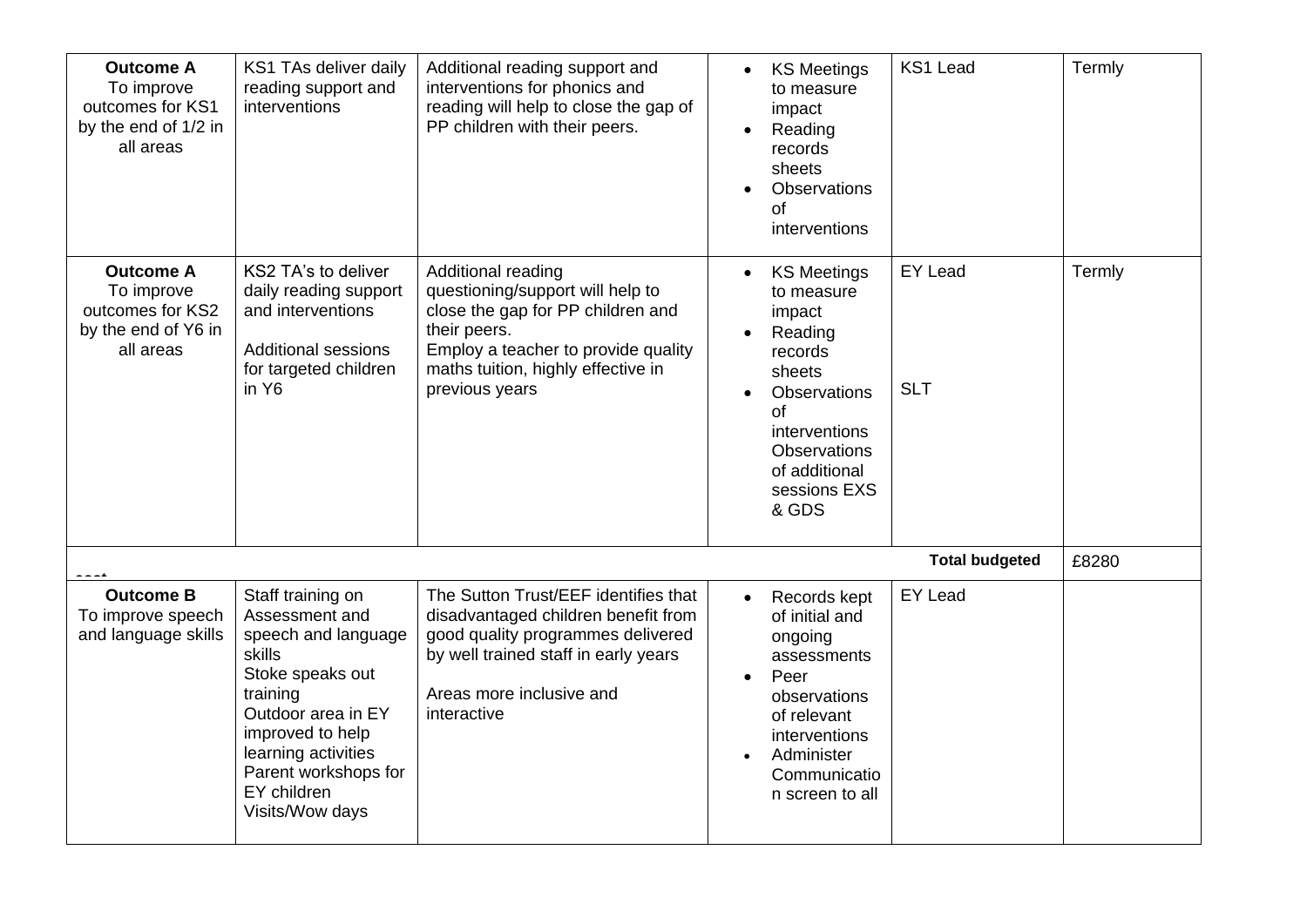|                                                                                                                       |                                                                                                                                                                                                                                                                                        |                                                                                                                                                                                                                                      |                                                                                                                                                | <b>Total budgeted cost</b> | £4000   |
|-----------------------------------------------------------------------------------------------------------------------|----------------------------------------------------------------------------------------------------------------------------------------------------------------------------------------------------------------------------------------------------------------------------------------|--------------------------------------------------------------------------------------------------------------------------------------------------------------------------------------------------------------------------------------|------------------------------------------------------------------------------------------------------------------------------------------------|----------------------------|---------|
| <b>Outcome C</b><br>Opportunities to<br>understand the<br>wider world                                                 | Regular themed<br>days/activities<br>Children to have<br>visits/visitors to<br>enrich the curriculum<br><b>Stanley Head</b><br>residential                                                                                                                                             | Children enjoying different<br>experiences leads to greater<br>confidence speaking and listening<br>which impacts on reading                                                                                                         | <b>PDM</b> Meeting<br>$\bullet$<br>Feedback<br>from children<br>and their<br>families                                                          | <b>SLT</b>                 |         |
| <b>Outcome D</b><br>To raise the<br>importance of social<br>emotional well-<br>being, including<br>healthy lifestyles | Whole school training<br>on attachment to<br>raise awareness.<br><b>Weekly PSHE</b><br>lessons Jigsaw<br>resource<br>Additional play and<br>lunchtime resources<br>to encourage co-<br>operative play<br>Health fitness and<br>well-being week<br>external provider                    | Emotional needs of children<br>supported to enable them to make<br>good progress<br>Bergin and Bergin 2009 estimate<br>one third of children have insecure<br>attachment<br>Increased mental well-being<br>behaviour and attachment. | Monitoring<br>$\bullet$<br>progress of<br>children<br>through pupil<br>tracking<br>Pupil<br>$\bullet$<br>interviews<br>Governors<br>interviews | <b>SLT</b>                 | Termly  |
|                                                                                                                       |                                                                                                                                                                                                                                                                                        |                                                                                                                                                                                                                                      |                                                                                                                                                | <b>Total budgeted cost</b> | £16,000 |
| <b>Outcome E</b><br>To improve the<br>attendance and<br>punctuality of PP<br>pupils                                   | Whole school focus<br>led by HSLW on<br>importance of good<br>attendance and<br>punctuality<br><b>Additional EWO</b><br>time<br>Attendance clinics<br>Good attendance<br>weekly cinema<br>vouchers and end of<br>year prizes<br>Good attendance<br>reward visit<br>Free breakfast club | Link with attainment provision<br>Attendance has improved for 2<br>years and PP attendance has<br>increased<br>To raise expectations across the<br>community of regular attendance<br>and age related outcomes.                      | Weekly<br>$\bullet$<br>monitoring<br>Data analysis<br>PP<br>$\bullet$<br>attendance<br>90%                                                     | <b>HT/Link Governor</b>    |         |
|                                                                                                                       |                                                                                                                                                                                                                                                                                        |                                                                                                                                                                                                                                      |                                                                                                                                                | <b>Total budgeted cost</b> | £16,200 |